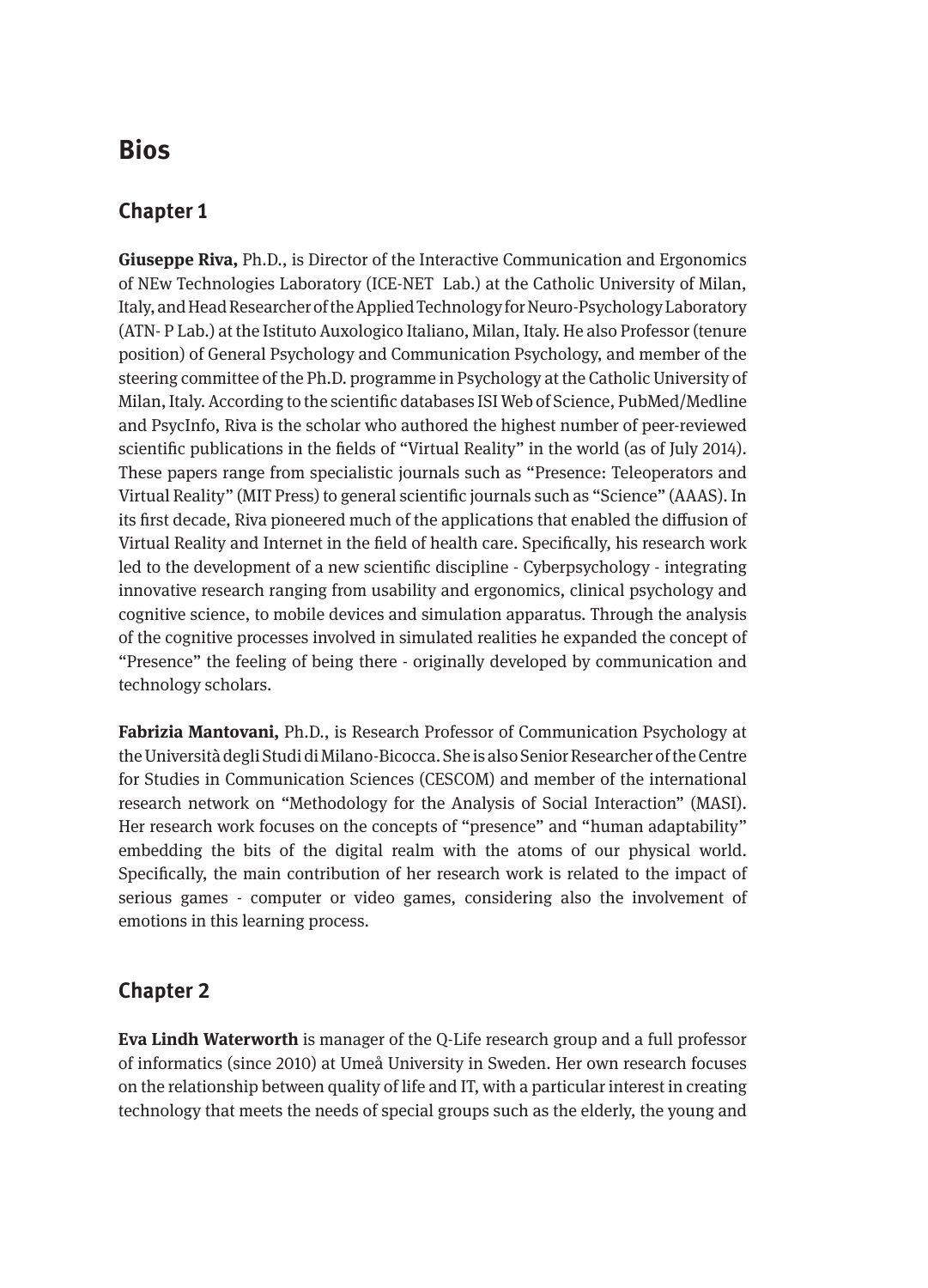the physically and mentally disadvantaged. She has a PhD in Informatics (2001), and a first degree in informatics and business administration.

**John Waterworth** is a full professor of Informatics (since 2001) and a member of the Q-life research group at Umeå University in Sweden. His funded research focuses on actual and potential effects of using ICT on quality of life and health, especially among the elderly. He has a PhD in Experimental Psychology (1984) and is a Chartered Psychologist of the British Psychological Society. With almost 200 publications to his name, he is best known for his work on topics such as information exploration, the experience of presence and creativity in mediated environments.

#### **Chapter 3**

**Daniel Sjölie** has a Ph.D. in Computing Science with a focus on human-computer interaction and cognitive neuroscience in a context of virtual realities and interactive 3d-graphics. Building on several years of practical experience of virtual reality as a research engineer, his research has focused on the foundations of presence in cognitive neuroscience, including brain imaging studies, and on how this may guide the design of VR applications and complex visualizations.

#### **Chapter 4**

**Andrea Stevenson Won** is a Ph.D. candidate in the Department of Communication at Stanford University, currently working in the Virtual Human Interaction Lab on the capture and expression of nonverbal behavior and the physical and psychological effects of mediated embodiment. Her interests include homuncular flexibility and health applications for virtual reality. Her M.S. in Biomedical Visualization from the University of Illinois at Chicago focused on modeling anatomy for virtual reality applications.

**Antal Haans** is assistant professor of Environmental Psychology in Human-Technology Interaction at Eindhoven University of Technology (TU/e) in The Netherlands. He received his Ph.D. from TU/e in 2010 on the topic of embodiment and corporeal awareness in media technologies. His research interest is in understanding the interplay between humans and their everyday socio-physical surroundings, including those offered by media technologies. Part of his work involves the scientific investigation of telepresence, and the potential of media technologies in the aid of psychological research; investigating the use and validity of immersive virtual environments for urban lighting research, or the potential of mediated social touch technologies for touch research.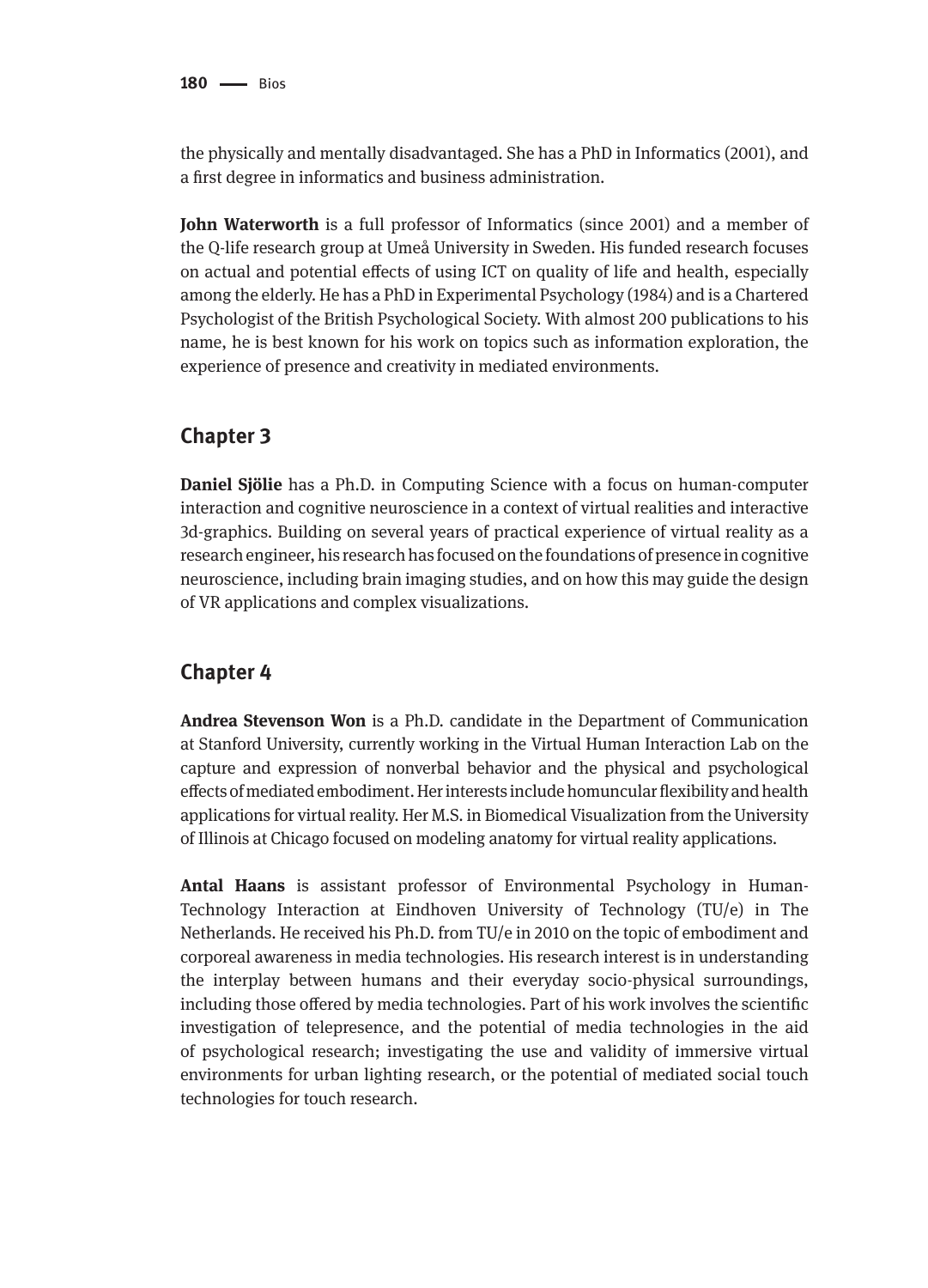**Wijnand A. IJsselsteijn** has a background in cognitive neuropsychology and artificial intelligence. In 2004, he received his PhD from Eindhoven University of Technology (TU/e) on the topic of telepresence. Since 2012, he is full professor of Cognition and Affect in Human-Technology Interaction at Eindhoven University of Technology in The Netherlands. Wijnand's focus is on conceptualizing and measuring human experiences in relation to advanced media environments (immersive 3D media, serious games, affective computing) in the service of human learning, communication, health, and wellbeing. Wijnand has a keen interest in technological innovations (e.g., sensor-enabled mobile technologies, virtual environments) that make possible novel forms of human behaviour tracking, combining methodological rigor with ecological validity.

**Jeremy Bailenson** is founding director of Stanford University's Virtual Human Interaction Lab, an Associate Professor in the Department of Communication at Stanford, and a Senior Fellow at the Woods Institute for the Environment. He explores the manner in which people are able to represent themselves when the physical constraints of body and veridically-rendered behaviors are removed. Furthermore, he designs and studies virtual reality systems that allow physically remote individuals to meet in virtual space, and explores the manner in which these systems change the nature of verbal and nonverbal interaction. In particular, he explores how virtual reality can change the way people think about education, environmental behavior, and health.

#### **Chapter 5**

**John M. Carroll** is Distinguished Professor of Information Sciences and Technology at Pennsylvania State University. Recent books include *Learning in Communities* (Springer, 2009), *The Neighborhood in the Internet: Design Research Projects in Community Informatics* (Routledge, 2012), and *Creativity and Rationale: Enhancing Human Experience by Design* (Springer, 2012). Carroll is editor of the Synthesis Lectures on Human-Centered Informatics. Carroll received the Rigo Award and CHI Lifetime Achievement Award from ACM, the Goldsmith Award from IEEE. He is a fellow of AAAS, ACM, APS, HFES, and IEEE. In 2012, he received an honorary doctorate in engineering from Universidad Carlos III de Madrid**.**

**Patrick C. Shih** received the B.S. degree in Computer Science and Engineering from the University of California, Los Angeles, in 2003, the M.S. degree in Information Networking from Carnegie Mellon University in 2005, and the Ph.D. degree in Information and Computer Science from the University of California, Irvine in 2011. In 2012, he joined the College of Information Sciences and Technology at The Pennsylvania State University as a Research Associate. His current research interests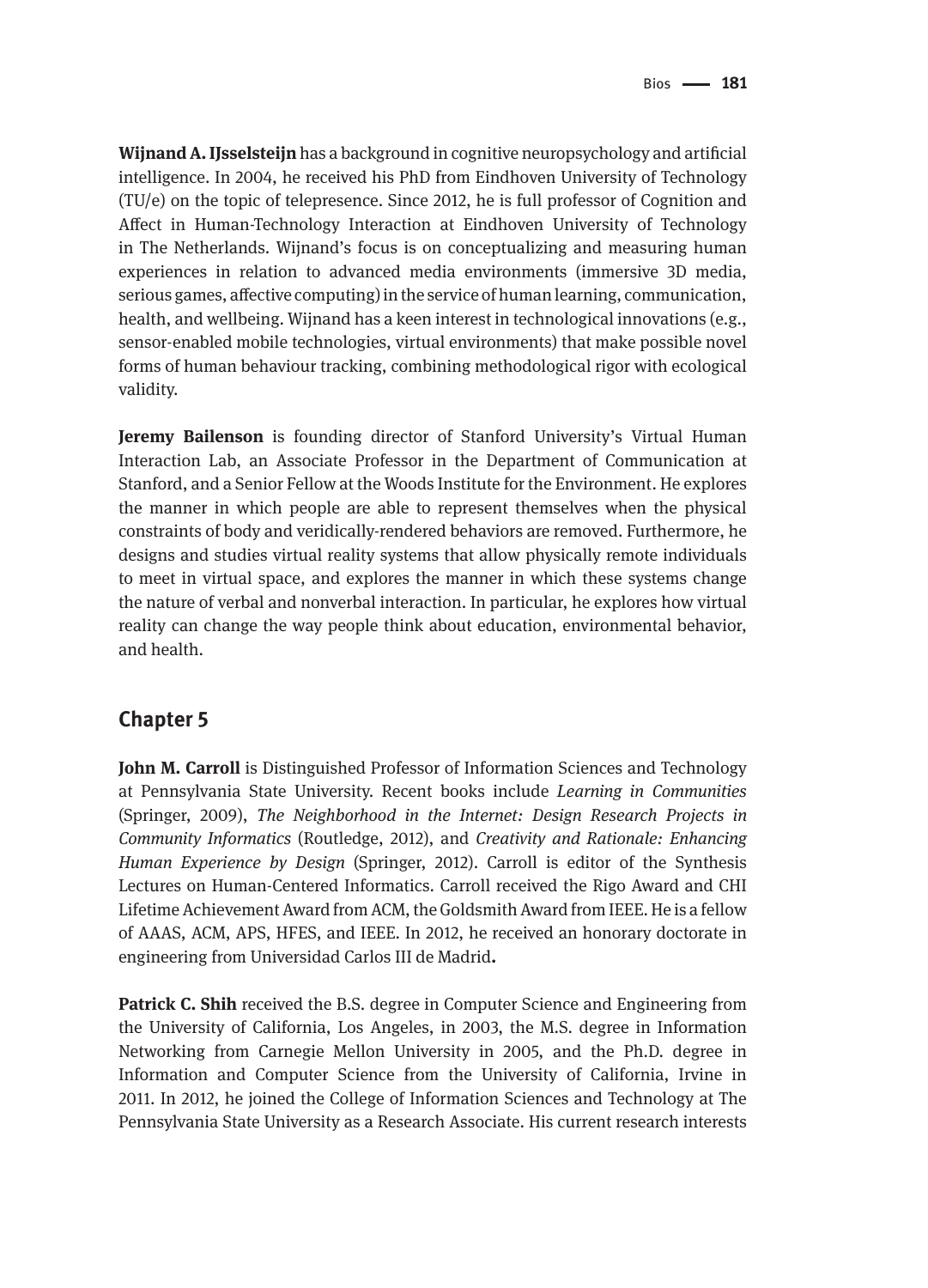include community informatics, healthcare informatics, virtual communities, and educational technologies. Dr. Shih is a member of IEEE and ACM**.**

**Blaine Hoffman** is a user experience researcher. He earned a Bachelor of Science degree from Denison University, majoring in Computer Science and in Communication. Blaine went on as a graduate student within the College of Information Sciences and Technology at the Pennsylvania State University, exploring the roles of technology in social interaction. As a researcher, his interests and work included communication structures in open-source software communities, virtual communities, mobile computing, civic engagement and awareness, and user experience. Since completing his Ph.D. research and graduating in the summer of 2013, Blaine has been exploring career opportunities in industry to evaluate and inform design of more useful and engaging software.

**Jing Wang** received her Ph.D. degree in Information Sciences and Technology at Pennsylvania State University in 2013. Her research interests include human-computer interaction, computer-supported cooperative work, social computing, online communities, persuasive technologies, and creativity. She has published studies in a variety of domains, such as software development, education, and healthcare.

**Kyungsik Han** is a Ph.D. candidate in Information Sciences and Technology at Pennsylvania State University. He is interested in HCI and CSCW, especially the application of mobile technology in a geographical community context. Han received his B.S. in Computer Science from Kyungpook National University (2009) and M.S. in Computer Science from UCLA (2011).

#### **Chapter 6**

Dr. **Paul Cairns** is a Reader in Human-Computer Interaction at the University of York. He has a long-standing interest in immersion in digital games as well as broader gaming experiences. He was formerly at UCL where, with Anna Cox, he produced the first book on Research Methods for Human-Computer Interaction. His favourite cheese is Norwegian Jarlsberg.

**Matthew Hudson** is an Engineering Doctorate student at the University of York. His studies focus on Social Presence in virtual environments, specifically team-based games and mixed reality training simulations. He is supervised by Paul Cairns and sponsored by BAE Systems. He enjoys miniature compressors and avoiding virtual artillery.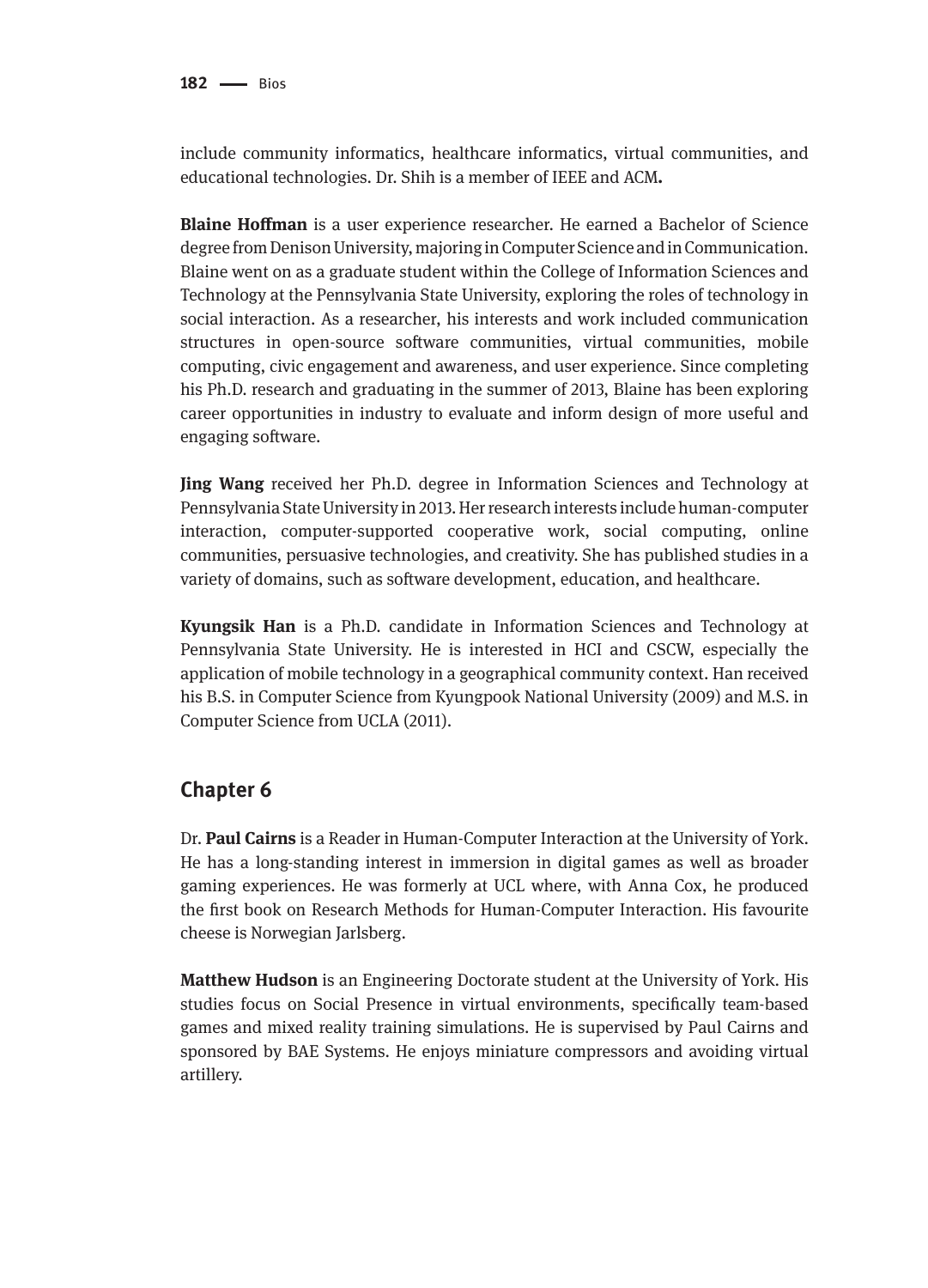## **Chapter 7**

Dr. **Henry Moller**, B.Sc. (Hons.), MD, MSc, MPP, FRCPC, is a physician, researcher and theorist, board-certified in psychiatry, somnology and holistic/integrative medicine. His career began with a keen interest in the neuroscience of consciousness, and the impact of technology on wellbeing. Researching human-environment design vis-avis personal and public health promotion, he has successfully pioneered integration of immersive wellbeing programs in health and wellness settings. Current academic affiliations include University of Toronto's Faculty of Medicine, Music and Health Research Collaboratory and Knowledge Media Design Institute, as well as University of Waterloo Faculty of Applied Health Sciences.

**Harjot Bal**, M.Des., is an interdisciplinary designer in the emergent field of wellbeing technology, with an affiliation to OCAD University (Toronto, Ontario, Canada), Digital Futures Initiative Program. Interaction design works that aid in fostering empathy, sense of self, and wellbeing make up the range of his most recent work. Current focus is holistic health practices brought to technology in the form of audiovisual interaction pieces.

**Kunal Sudan**, B.Sc., studied psychology, neuroscience and behavior at McMaster University (Hamilton, Ontario, Canada), where he furthered his knowledge with studies in addictions and mental health at Ryerson University (Toronto, Ontario, Canada). He has a particular interest in neurochemistry, and integration of music into health care. He also has an interest in the neuroscience of sleep consciousness and interrelationships between immersive virtual realities and mental health therapies.

**Luke R. Potwarka,** Ph.D., is an Assistant Professor in the Department of Recreation and Leisure Studies at the University of Waterloo, in Ontario Canada. Luke earned his B.A. from the University of Waterloo (2002), his MA from Brock University (2004), and his Ph.D. from the University of Waterloo (2011). All of his degrees were completed in Recreation and Leisure Studies. His research is focused on understanding the behaviors and experiences of sport spectators and leisure participants. He is particularly interested in exploring relationships between cognitive function and sport and leisure participation.

#### **Chapter 8**

**Sheryl Brahnam** (M.F.A. Intermedia, Ph.D. Computer Science, and psychoanalytic candidate) is a full professor in the department of Computer Information Systems at Missouri State University and is the Director/Founder of the Infant COPE (Classification Of Pain Expressions) project. Her interests focus on medical decision support systems,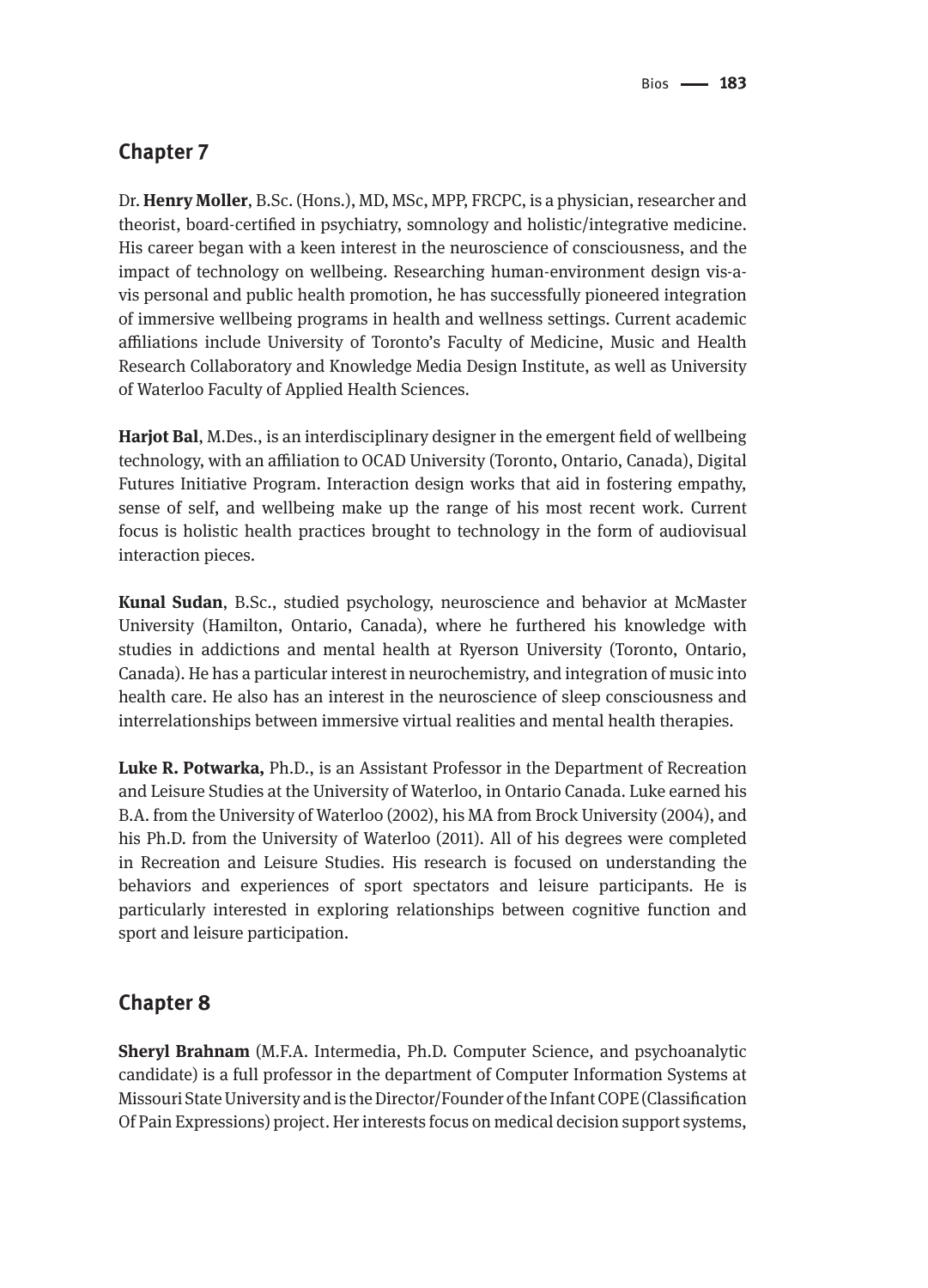machine learning, embodied conversational agents, computer abuse, and, recently, virtual reality psychotherapy. She has served as guest editor of several books and special issues on virtual reality and rehabilitation, technologies for inclusive wellbeing, agent abuse, and computational systems for medicine. She has published extensively in such journals as *Pattern Recognition*, *Artificial Intelligence in Medicine*, *Amino Acids*, *Journal of Theoretical Biology*, *Expert Systems with Applications*, *Decision Support Systems*, *PLOS ONE*, and *Interacting with Computers*, as well as in many conferences and workshops devoted to human-computer interaction and artificial intelligence.

#### **Chapter 9**

**Daniela Villani** is a researcher in General Psychology at the Faculty of Educational Science, Catholic University of the Sacred Heart of Milan. She received a Ph.D. in Psychology in 2008 with a thesis entitled "Virtual Experiences support real emotions: Three experimental studies". Her research focus is directed mainly in the field of Communication Psychology and to the application of mediated communication tools for the Psychology of Well-being. She has international collaborations and is author of contributions at national and international conferences as well as of national and international publications in peer-reviewed journals.

**Pietro Cipresso** is author and editor of several scientific publications and books such as "*Modeling Emotions at the Edge of Chaos*", "*Computing Paradigms for Mental Health"***, "***The Psychology of Social Networking"* and "*Virtual Reality: Technologies, Medical Applications and Challenges*", and also an editor of international peerreviewed scientific journals. He received his Ph.D. in Communication and new technologies, Major in Psychology, from IULM University of Milan. He has been a Visiting Researcher at Massachusetts Institute of Technology (MIT) and is Principal Investigator or Co-Investigator on several international, European, and national projects on Emotions, Psychometrics, Psychophysiology, Brain Computer Interface (BCI), Stress and Virtual Reality.

**Claudia Repetto** is a psychologist and cognitive psychotherapist. After working as a researcher in neuropsychology, in 2013 she obtained a Ph.D. degree in Psychology from the Catholic University of Sacred Heart of Milan. Her research interests include memory, language and new technologies. She is author of contributions at national and international conferences as well as of national and international publications in peer-reviewed journals.